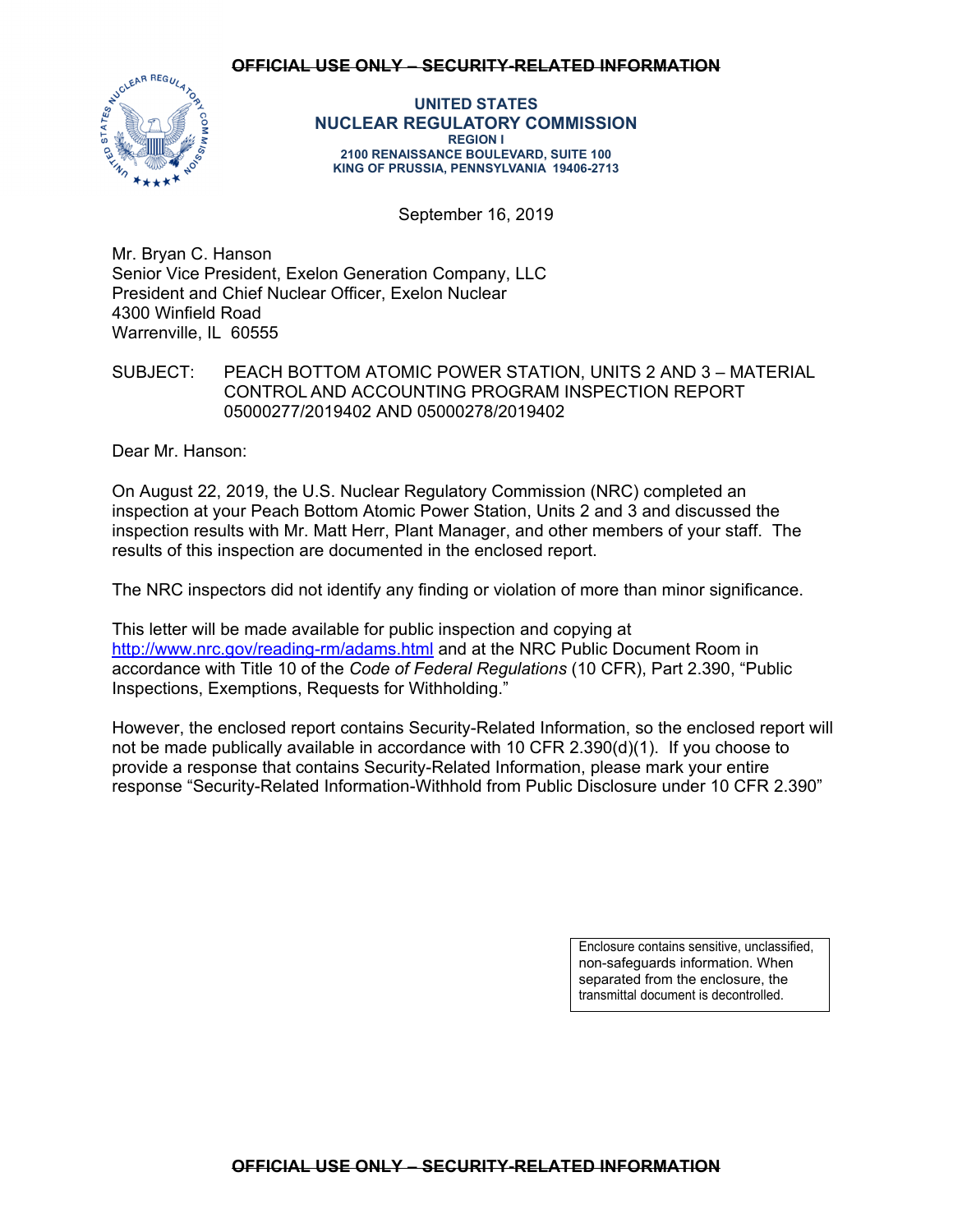### **OFFICIAL USE ONLY – SECURITY-RELATED INFORMATION**

## B. Hanson 2

in accordance with 10 CFR 2.390(d)(1) and follow the instructions for withholding in 10 CFR 2.390(b)(1). The NRC is waiving the affidavit requirements for your response in accordance with 10 CFR 2.390(b)(1)(ii).

Sincerely,

## */RA/*

Mel Gray, Chief Engineering Branch 1 Division of Reactor Safety

Docket Nos. 05000277 and 05000278 License Nos. DPR-44 and DPR-56

Enclosure:

As stated

cc w/o encl: Distribution via LISTSERV®

cc w/encl:

- S. Griffith, Manager, Site Security
- D. Allard, Director, PA DEP
- G. Donahue, Director, MD Department of the Environment, Emergency Preparedness Planning